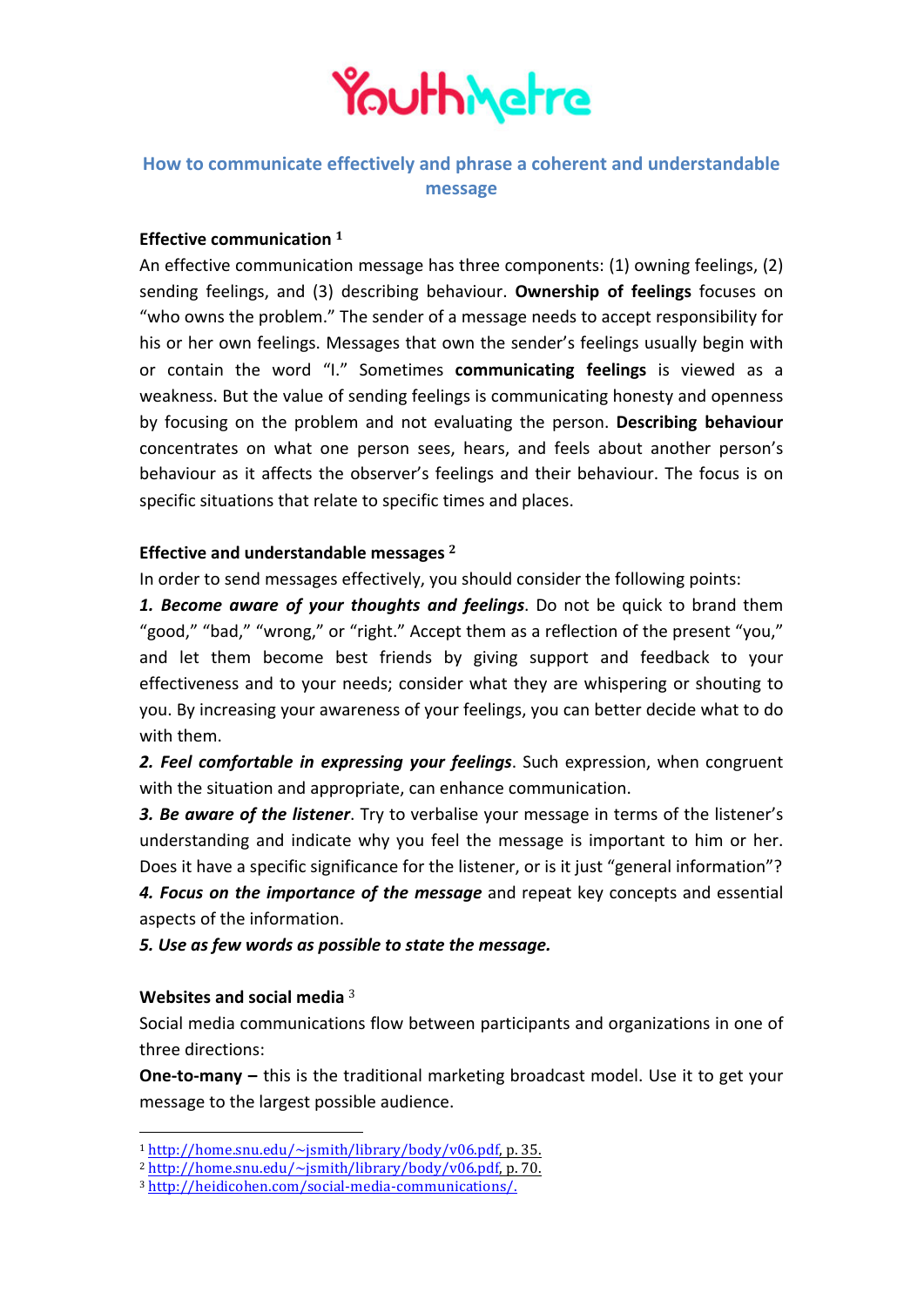

Tips: use hashtags (#) to attract a broader audience, mention others in your comments, build relationships with influencers (those who comment, share or like your content).

**One-to-one** – this is the prime form of personal interaction. It's a great way to reach out to people you already know. You can use this to contact people with whom you want to engage. But understand that you must be willing to provide value to the person with whom you're seeking to connect.

Tips: use private messaging to engage people, be available when you first publish your content (especially to reply to comments and shares).

**Many-to-many** – this form of communications is unique to social media. Communications go in multiple directions concurrently among participants. Unlike other forms of communication, they can happen in real time or lapsed time. Participants respond when they're interested and/or available.

Tips: monitor social media for brand mentions (reply to people who contact you on social media in short time).

## Five key types of social media communications and how to use them:

- **Notices or status updates –** add keyword related hashtags to your status updates to broaden your audience.
- **Information distribution** tailor your content to the specific social media platform; craft attention getting headlines; add social media bling (visuals).
- **Commentary** be attentive and responsive on the social media entities where your audience engages; don't feed the trolls.
- **Discussion** participate and respond to participants who mention and contact you; target your interactions by letting followers know where the conversation is.
- Messages respond promptly; provide recipients with a reason to respond.

#### *Resources:*

If you want to read more on social media communication: http://samples.sainsburysebooks.co.uk/9781317680604\_sample\_660608.pdf